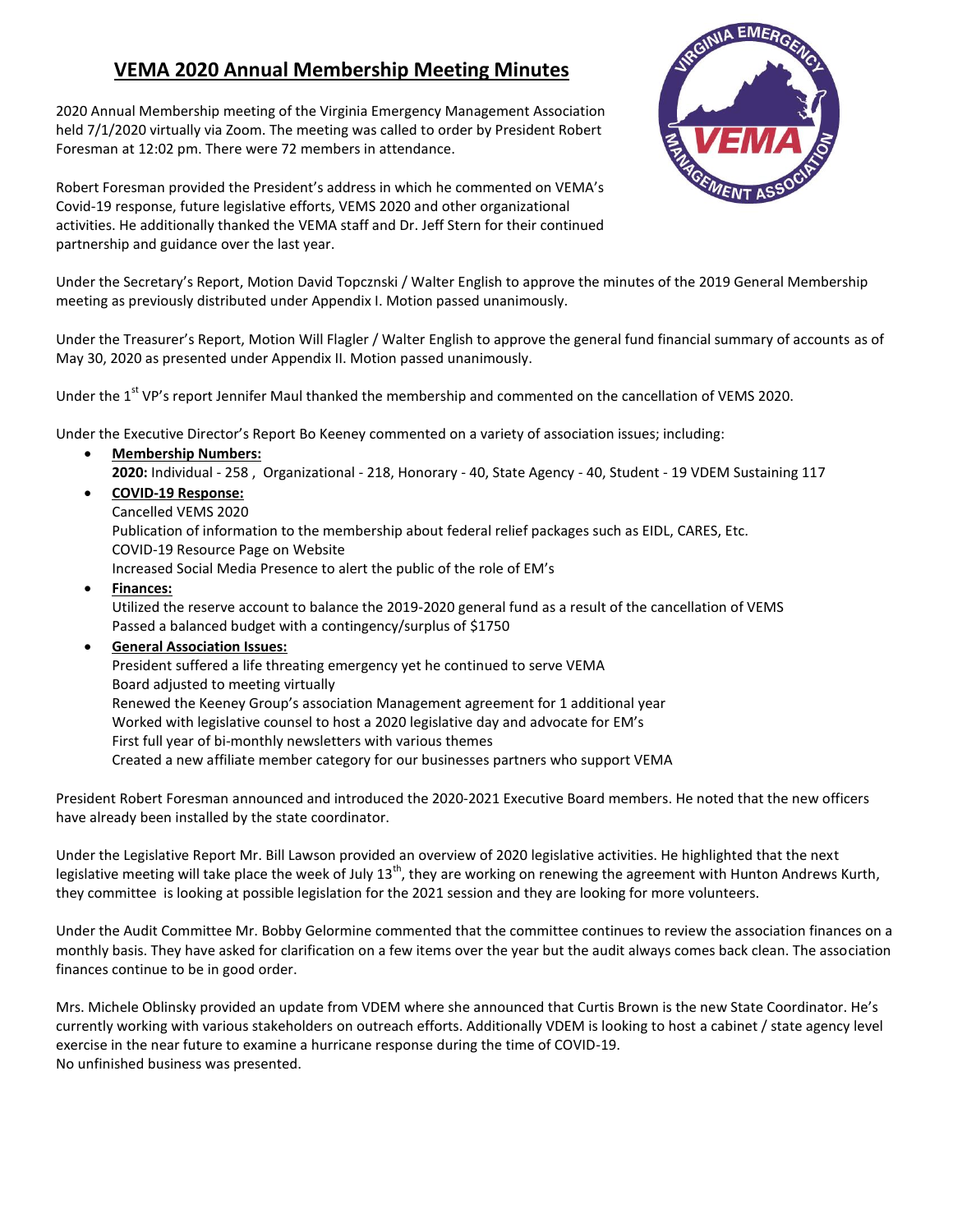Under New Business it was announced that:

- o *Presentation of Life Membership to Neal Turner and Ken Rudnicki (Robert Foresman)*
- o *Presentation of Honorary Membership to Allison Farole (Robert Foresman)*
- o *Motion Robert Foresman/ Will Flagler to award Dr. Jeff Stern with Honorary membership in VEMA. Motion passed unanimously.*
- o *Motion on behalf of the VEMA bylaws committee and board of directors to accept the bylaws amendment related to a new membership classification as presented. (Jeff Fletcher). Motion Passed unanimously.*

Under Good and Welfare Robert Foresman thanked the membership for their support over the last year and reiterated that there are great things to come.

Motion Bobby Gelormine / Bill Lawson to adjourn the meeting. Motion passed unanimously. The meeting was adjourned at 12:41 pm.

Respectfully Submitted,

David Topcznski, VEMA Secretary

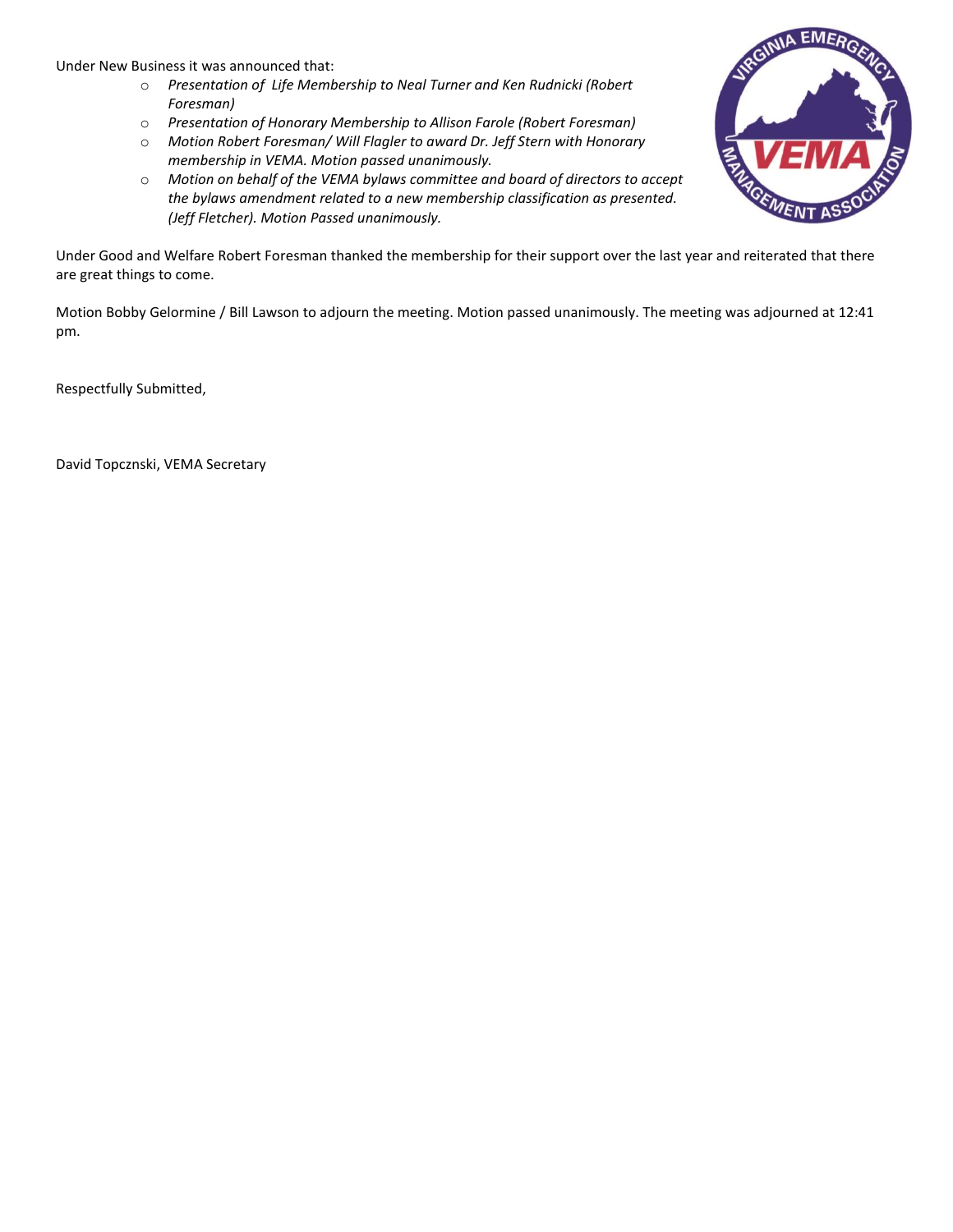# **APPENDIX I:**

# **VEMA 2019 Annual Business Meeting Minutes**

The meeting was called to order at 12:16 pm by Walter English who presided. In attendance were 115 VEMA members. At the head table were the following individuals: Bo Keeney (Executive Director), Walter English (President), Robert Foresman (1<sup>st</sup> VP), Jennifer Maul (2<sup>nd</sup> VP), Bill Lawson (Treasurer) and Michelle Oblinsky (Past President).

Walter English (VEMA President) welcomed the membership and began with his report; noting the successes and growth of VEMA over the last year. He thanked the VEMA Board of Directors, the Executive Board and the Keeney Group staff for their guidance and help over the last year.

A special presentation was offered by the VEMA Annual Business meeting sponsors (Everbridge).

Under a special order of business, Michelle Oblinsky was awarded her past president's plaque.

Michelle Oblinsky was called to the stage to present the slate of candidates for the 2019 elections which included the following individuals:

 $\circ$  Candidate for President: Robert Foresman Candidates for 1st VP: Jennifer Maul

 $\circ$  Candidates for 2<sup>nd</sup> VP: Sherri Laffoon Candidate for Secretary: Robert Gelormine

o Candidate for Treasurer: William Flagler

Robert Foreman, Jennifer Maul, Robert Gelormine and William Flagler were all elected by acclimation. Bill Lawson was nominated from the floor by Scott Hudson for the position of 2<sup>nd</sup> VP, the nomination from the floor was seconded by Neal Turner. A ballot vote was conducted in accordance with the VEMA constitution and bylaws. The winner of the election would be announced at the conclusion of the meeting.

Under the Secretary's report Jennifer Maul moved to accept the minutes of the March 2018 Annual Membership Meeting as distributed. The motion was seconded by Neal Turner. The motion passed unanimously.

Under the Treasurer's Report Bill Lawson presented a financial overview of the VEMA finances which included the following:

- o Report on the VEMA financial position (As of Feb 29, 2019)
	- Checking Account \$203,423.31
	- **Money Market Account \$49,304.41**
	- CD's totaling \$66,996.35
	- Audits of books on a monthly basis continue to show we're in a solid financial position and the books are in good condition.

Motion by Bill Lawson to approve the VEMA financial summary of accounts as presented. The motion was seconded by Scott Hudsona. The motion passed unanimously.

Bo Keeney (VEMA Executive Director) presented the Executive Director's report in which he commented on the VEMA membership numbers, highlighting the overall growth in the past year. He additionally reviewed various member benefits that VEMA members could utilize, VEMA finances and the continued success of the VEMA symposium. Finally he reviewed some of the VEMA activities and offerings during the past year which included:

Re-established quarterly VEMA newsletter, Conducted a 2019 Legislative Lobby Day, Advocated (lobbied) for the profession before the Virginia General Assembly, 20+ hours of VEMA Board and Executive Board meetings 350+ hours of VEMA committee work, Held multiple "Brown Bag" Townhall with Dr. Jeff Stern, Conducted EMPG & LEMPG

surveys, VEMA Scholarships (Addison Slayton, Grace Tressler, Gordon Barwell), VEMA Certifications (PEM/AEM) VEMA Classified Job Board – over 75 jobs posted during 2018-2019, "VEMA Voice" E-Blast, VEMA Participated in trade shows of 5+ organizations promoting VEMA and your benefits, Offered records of VEMS general sessions, VEMA Silent Auction, VEMA Golf Tournament, Updated the VEMA Strategic Plan, Redesigned Online VEMA Store, VEMA Board of Directors Monthly "Board Briefs", VEMA audit committee , Approved new anti-trust, conflict of interest, document destruction, and whistleblower policies.

Lastly he presented an overview of the new VEMA strategic plan to the entire membership and encouraged members to get involved.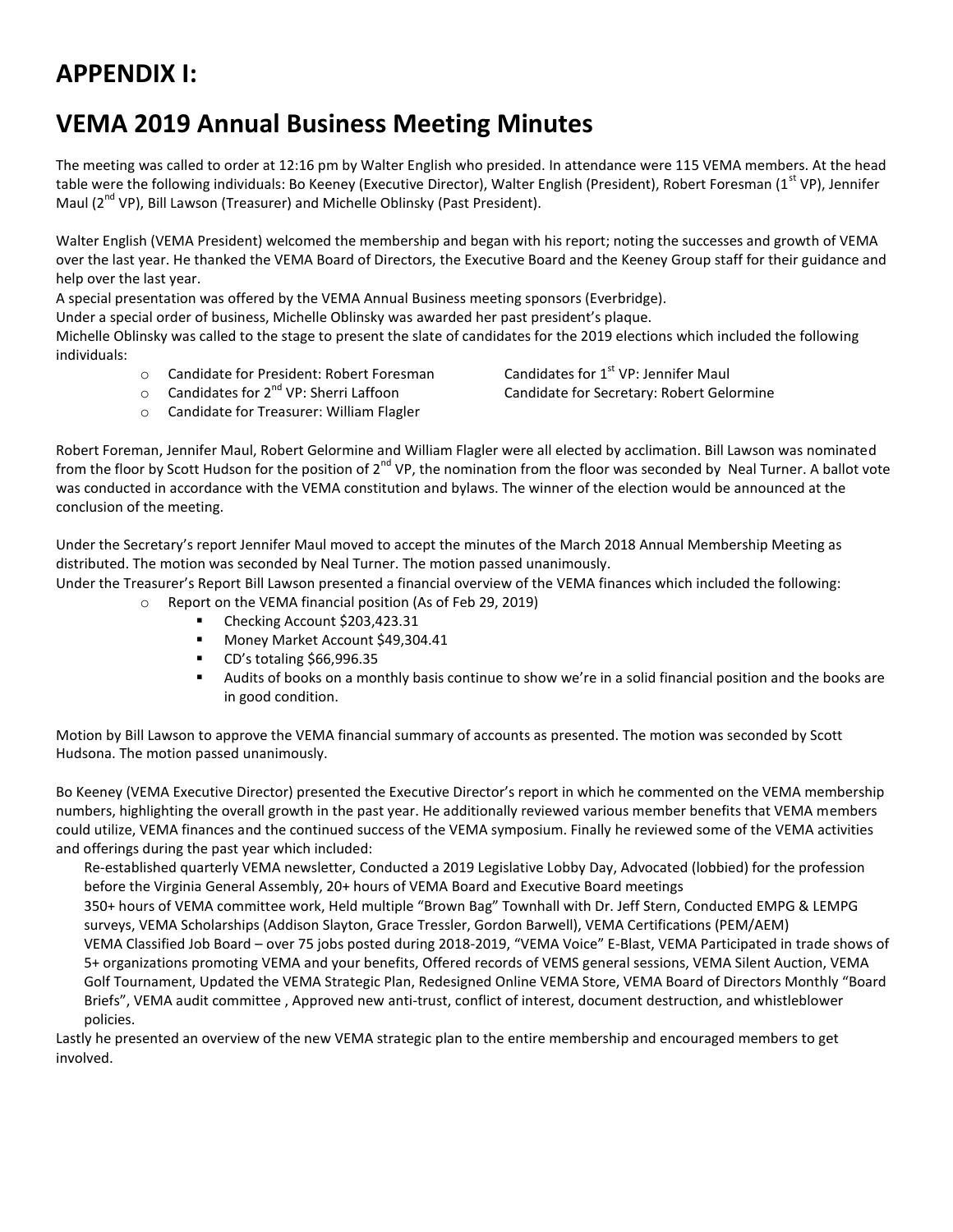#### The following committee reports were presented:

- o Legislative Committee (Hui-Shan Walker & Rob Bohannon VEMA lobbyist)
	- They presented an overview of the 2019 VEMA legislative session, how to become involved in future endeavors and what may be on the horizon for future legislative years.
- o Audit Committee (Jennifer Maul)
	- The committee continues to audit the VEMA books on a monthly basis and everything appears to be in good fiscal condition. The Keeney Group continues to do a very good job handling the VEMA finances.
- o Membership & Marketing Committee (Sherri Laffoon)
	- The committee presented an overview of membership recruitment and retention programs that they've offered over the last year. Additionally the committee hopes to expand the number of committee members in the future.
- o Constitution / By-Laws Committee (Jeff Fletcher)
	- The committee has been working hard on the proposed VEMA bylaws amendments that will be presented under new business.

Under New Business the following were presented.

Honorary membership was awarded Jim Davis for his outstanding service and dedication to VEMA throughout their career.

The following bylaws changes were presented by the VEMA bylaws committee and endorsed by the VEMA Board of Directors:

#### **VEMA Constitution Proposed change #1: Article 4 Officers; Section 5 Vacancies**

(b) Should a vacancy occur in any office other than President, a successor may be nominated and elected by the Executive Committee to fill the vacancy for the unexpired term of office. Such nominees need not be members of the Executive Committee or Board of Directors to be selected however, persons nominated must be an Association member who has met *meet* all membership*, officer,* and fee requirements set forth in the Association By-Laws.

#### **VEMA By-Laws change #2: Article 1 Membership; Section 1 General**

(e)…Regular *Individual* Membership…

#### **VEMA By-Laws change #3: Article 1 Membership; Section 2 Membership Categories**

(a) Regular *Individual* Membership

Regular *Individual* Membership is open to any individual whose interest or responsibilities relate to emergency management. This membership allows those interested in serving the Association the opportunity to seek membership as a Board of Directors member, on committees and/or run for office. Every member in this category is entitled to vote in all elections and for other matters brought before the membership.

#### (c) Honorary

The President and the Board of Directors at its discretion and by its vote, may award to any person displaying outstanding contributions to the Association and /or its purposes an Honorary Membership. The person receiving Honorary Membership is regarded as an Associate Member for the lifetime of said person. Honorary Members shall not be required to pay Association dues and cannot vote in elections or on matters brought before the membership. They may be appointed to committees in an advisory capacity only and cannot run for office. Any active member may submit to the President and Board of Directors recommendations for Honorary Membership.

*The President and the Board of Directors, at their discretion and by its simple majority vote, may award Honorary membership to any person who has made contributions to the Association that are considered above and beyond and exceed the values and mission of the Association. Any active or past member may submit recommendations to the President and Board of Directors for Honorary Membership.* 

*The person receiving the Honorary membership is regarded as a lifetime Associate Member. Honorary Members shall not be required to pay Association dues and do not have voting rights. Honorary Members may be appointed to committees in an advisory capacity only but may not be nominated for or elected to any office.*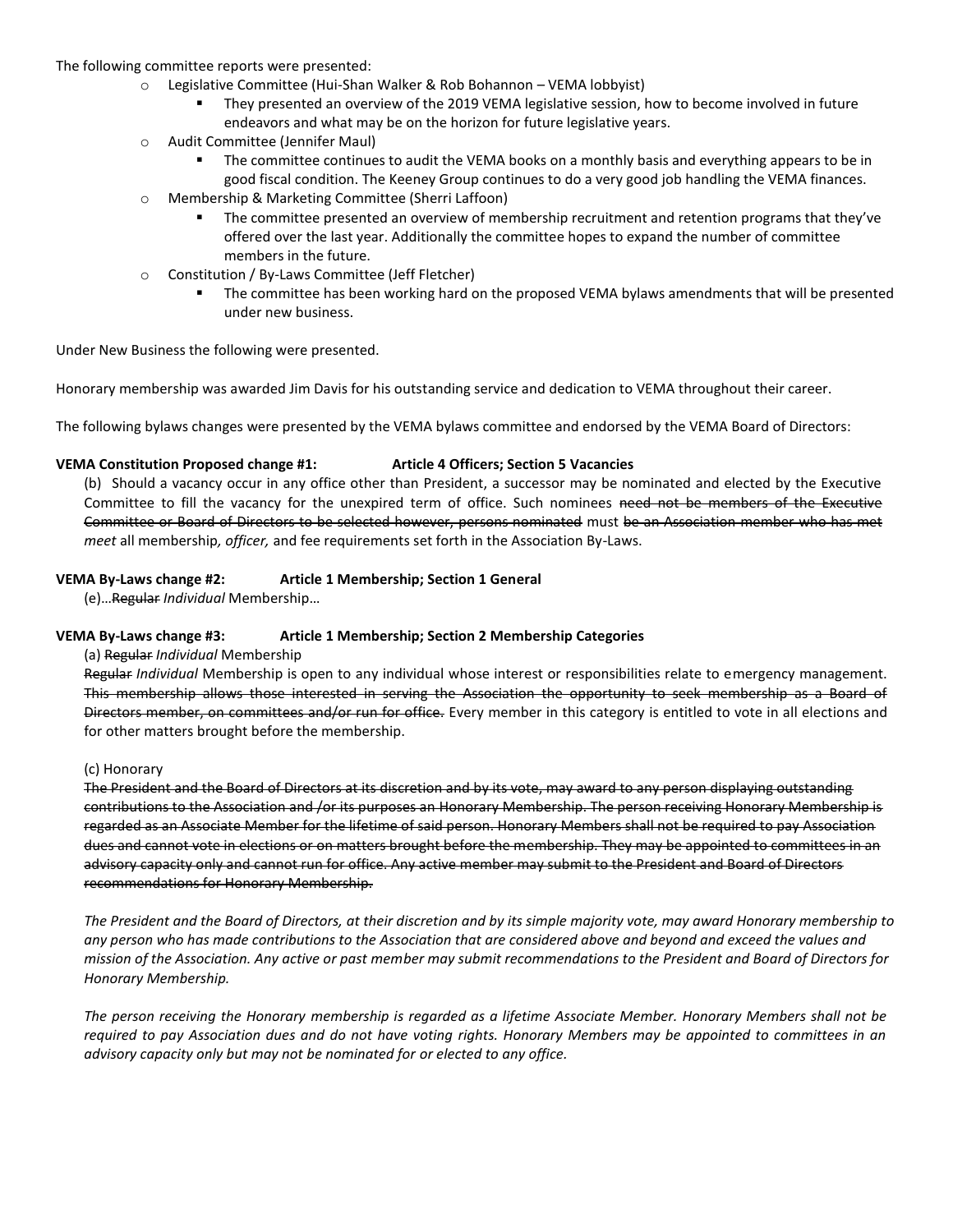#### *(h) Lifetime*

*The President and the Board of Directors, at their discretion and by its simple majority vote, may award Lifetime membership to any member who is leaving the emergency management field or the Commonwealth of Virginia and who has actively participated in Association committee or other notable work for a minimum of ten (10) years. Their contributions are considered above and beyond and exceed the values and mission of the Association. Any active or past member may submit recommendations to the President and Board of Directors for Lifetime Membership.* 

*Lifetime Members shall not be required to pay Association dues and do not have voting rights. Lifetime Members may be appointed to committees in an advisory capacity only but may not be nominated for or elected to any office.* 

#### **VEMA By-Laws change #4: Article 2 Officers**

Article 2 *Elected and Appointed* Officers

#### *Section 1. Qualifications*

*(a) To be elected or appointed to office, a member shall meet the following requirements:*

- *a. Have been either an Individual Member or voting member of a state agency or organizational membership for a minimum of two (2) complete, consecutive years prior to seeking officer.*
- *b. Served as a committee chair or an active member of a VEMA Caucus or the Board for two (2) complete, consecutive years.*

Section 1 *3* Duties

#### **VEMA By-Laws change #5: Article 10 Amendment of By-Laws**

…and the full Association regular membership *members* are notified…

The motion to approve the VEMA bylaws changes was passed unanimously.

Walter English (VEMA President) asked if there were any other issues to come before the membership. There being none Michelle Oblinsky was invited back to the stage to announce the winner of the VEMA 2<sup>nd</sup> VP position. The committee announced that Sherri Laffoon has been elected to the office of VEMA 2<sup>nd</sup> VP by ballot vote.

There being no further business the meeting was adjourned at 1:18 pm

Respectfully Submitted

Bo Keeney on behalf of VEMA Secretary Creig Moore.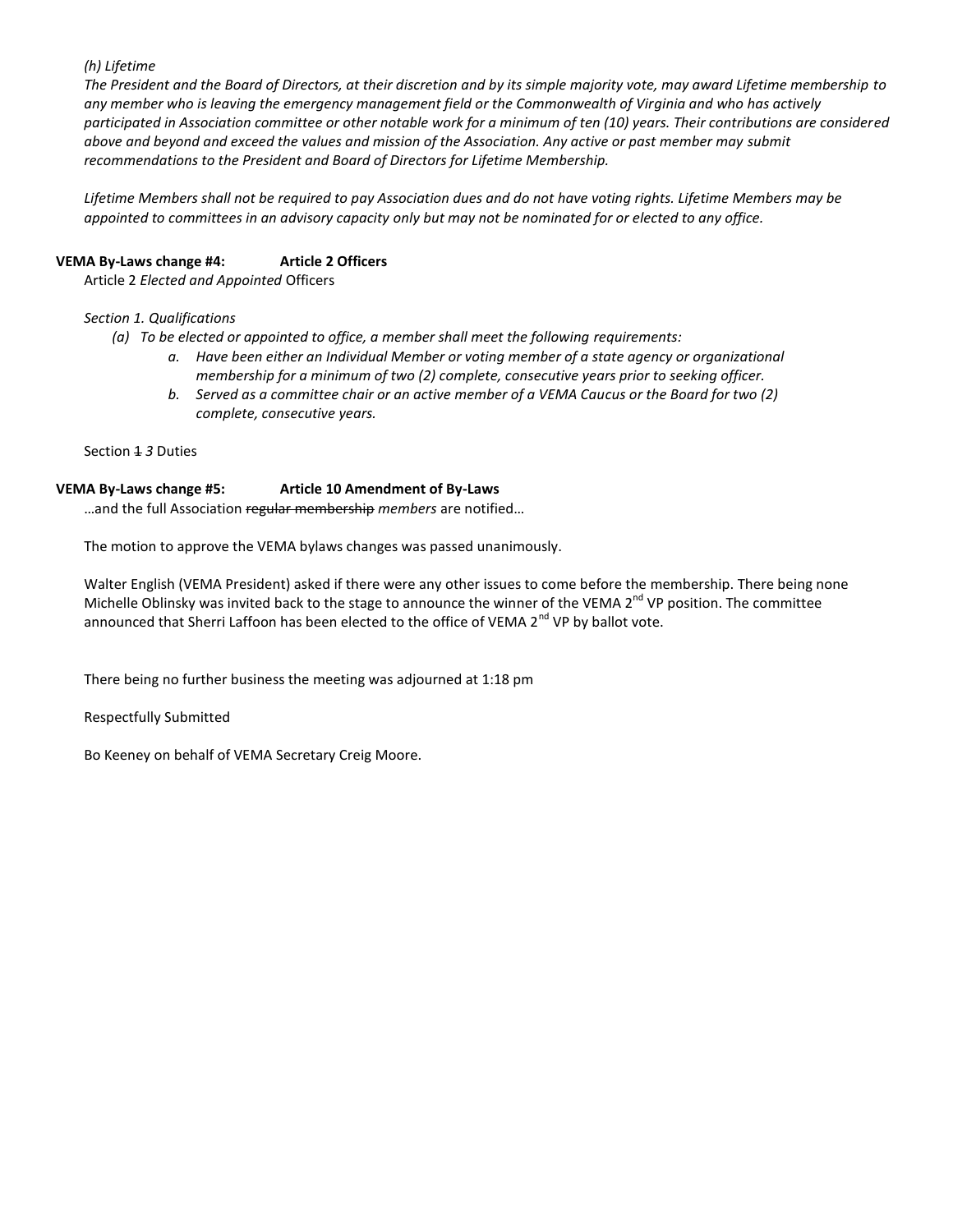# **APPENDIX II: Financial Summary of Accounts & Operating Budget**

| <b>Accounts</b>                            | <b>May 2020</b>  |
|--------------------------------------------|------------------|
| Union First Market Checking<br>#8352726940 | 103.911.28       |
| Union First Market MM<br>#8352727149       | 49.444.40<br>S   |
| *****<br>Wells Fargo CD<br># XXXX-7009     | 68.186.49<br>S   |
| Total                                      | \$<br>221.542.17 |

### **2020-2021 Approved Operating Budget**

| <b>REVENUE</b>                          | 20-21 Budget |
|-----------------------------------------|--------------|
| <b>Cash Transfer From Previous Year</b> | \$126,400.00 |
| <b>Dues</b>                             | \$57,100.00  |
| Individual                              | \$19,500.00  |
| Organzational                           | \$13,850.00  |
| Student                                 | \$425.00     |
| <b>State Agency</b>                     | \$2,000.00   |
| Sustaining                              | \$5,000.00   |
| <b>Next Year's Dues</b>                 | \$16,325.00  |
| <b>Newsletter/Website Advertisments</b> | \$500.00     |
| <b>Certification Fees</b>               | \$1,450.00   |
| AEM                                     | \$100.00     |
| PEM                                     | \$1,350.00   |
| Symposium                               | \$131,225.00 |
| Exhibitors/Vendors                      | \$35,375.00  |
| Sponsorships                            | \$17,850.00  |
| Registrations / Hotel Refunds           | \$76,000.00  |
| <b>Promotional Items</b>                | \$0.00       |
| Reimbursement from VDEM                 | \$2,000.00   |
| <b>Miscellaneous</b>                    | \$25.00      |
| <b>Transfer from Reserves</b>           | \$0.00       |
| <b>FALL FORUM</b>                       | \$0.00       |
| <b>Scholarship Fund</b>                 | \$8,500.00   |
| Social Outing (Golf/Paint Fundraisers)  | \$5,000.00   |
| <b>Scholarship Donations</b>            | \$3,500.00   |
| <b>Interest on Checking Account</b>     | \$50.00      |
| <b>TOTAL REVENUE</b>                    | \$325,250.00 |

#### **EXPENDITURES**

| <b>Administrative</b>             | \$68,375.00 |
|-----------------------------------|-------------|
| <b>Next Years Dues</b>            | \$16,325.00 |
| <b>Association Management Fee</b> | \$36,225.00 |
| <b>Board of Directors</b>         | \$1,250.00  |
| CPA - Tax Return                  | \$1,100.00  |
| <b>Credit Card Fees</b>           | \$2,500.00  |
| Donations                         | \$0.00      |
| <b>Future Symposium Deposits</b>  | \$0.00      |
| Insurance                         | \$1,900.00  |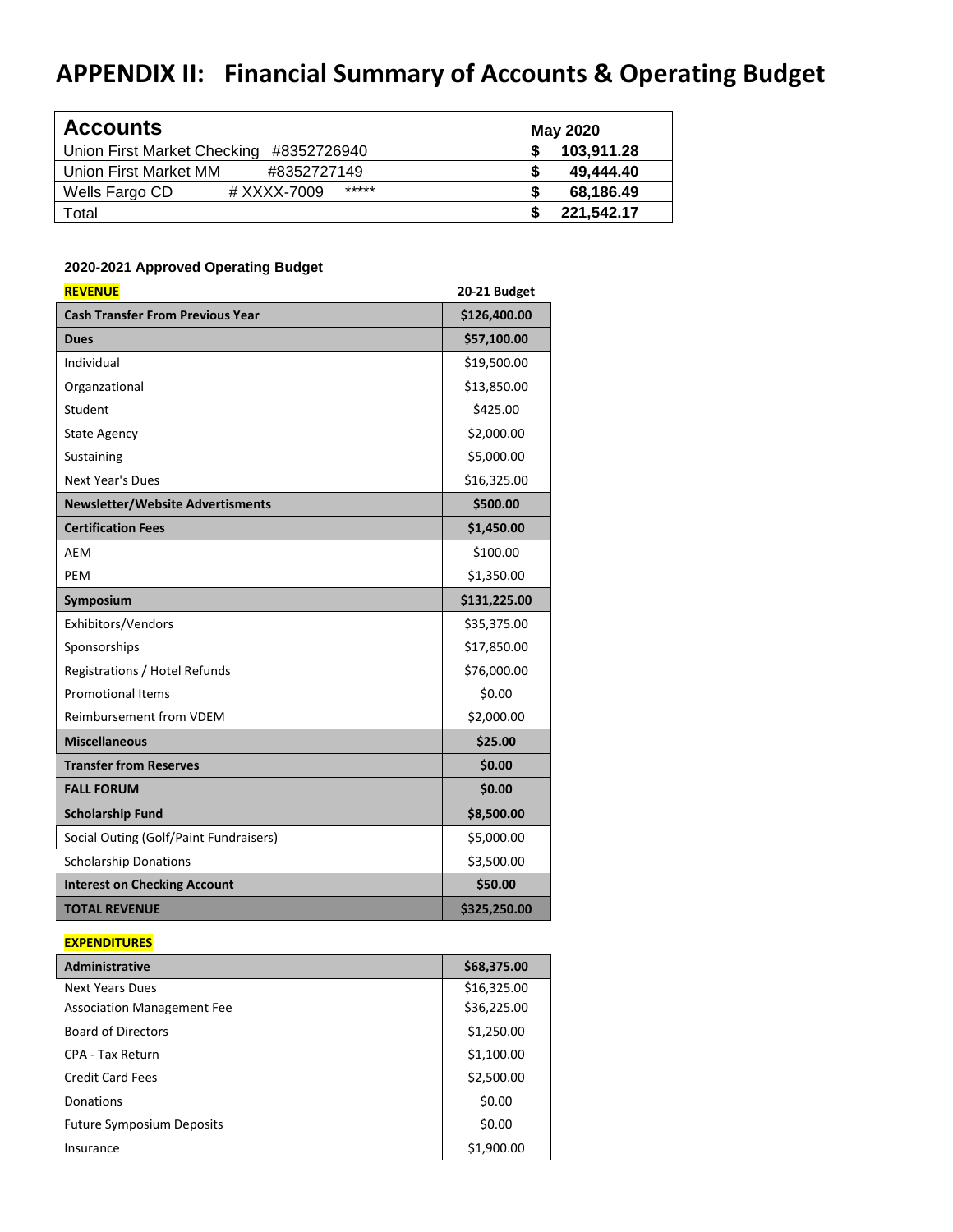| Legal                                       | \$0.00                    |
|---------------------------------------------|---------------------------|
| Misc. Expense                               | \$0.00                    |
| Phone                                       | \$1,300.00                |
| Postage                                     | \$500.00                  |
| <b>Staff Travel</b>                         | \$600.00                  |
| Stationary, Supplies, Printing              | \$1,750.00                |
| <b>SCC Fee</b>                              | \$25.00                   |
| Website                                     | \$4,900.00                |
| Officers/Committees                         | \$32,625.00               |
| <b>Executive Officers Expense</b>           | \$250.00                  |
| Audit                                       | \$0.00                    |
| Certification                               | \$0.00                    |
| Institutions of Higher Educ. Comm.          | \$1,325.00                |
| <b>Awards &amp; Citations Committee</b>     | \$1,000.00                |
| Constitution & Bylaws                       | \$0.00                    |
| Legislative                                 | \$20,000.00               |
| Membership and Marketing                    | \$1,000.00                |
| <b>Nominations</b>                          | \$0.00                    |
| Scholarship Fund Refund (VEMS)              | \$0.00                    |
| <b>Scholarship Awards</b>                   | \$5,825.00                |
| Scholarship Outing (Golf/Paint Fundraisers) | \$2,675.00                |
| Technology (Webinars)                       | \$500.00                  |
| Good and Welfare                            | \$50.00                   |
| Symposium                                   | \$96,100.00               |
| AV<br>Awards Dinner                         | \$10,000.00<br>\$5,000.00 |
| Door Prizes                                 | \$500.00                  |
| Food and Beverage                           | \$60,000.00               |
| Current YR Hotel Deposits/Lodging/Speakers  | \$0.00                    |
| Insurance                                   | \$0.00                    |
| Credit card fees                            | \$2,400.00                |
| Misc. Expense/VIP                           |                           |
|                                             | \$650.00                  |
| <b>Social Outing</b>                        | \$3,000.00                |
| Promo. Items (Attendee Give-a-Ways)         | \$3,500.00                |
| Refund/Registration                         | \$0.00                    |
| Refund/Vendors                              | \$0.00                    |
| Refund/Sponsorships                         | \$0.00                    |
| Meeting Room Rental **                      | \$0.00                    |
| Session Recording (New Item)                | \$1,300.00                |
| Stationary, Supplies, Printing, Postage     | \$4,500.00                |
| Staff Travel (Hotel/Mileage/etc)            | \$1,750.00                |
| <b>VEMA Store</b>                           | \$0.00                    |
| Vendors/exhibits                            | \$3,500.00                |
| Mid Year Conference (Fall Forum)            | \$0.00                    |
| Contingencies                               | \$1,750.00                |
| <b>Transfer to Reserves</b>                 | \$0.00                    |
| <b>Transfer to Next Year</b>                | \$126,400.00              |